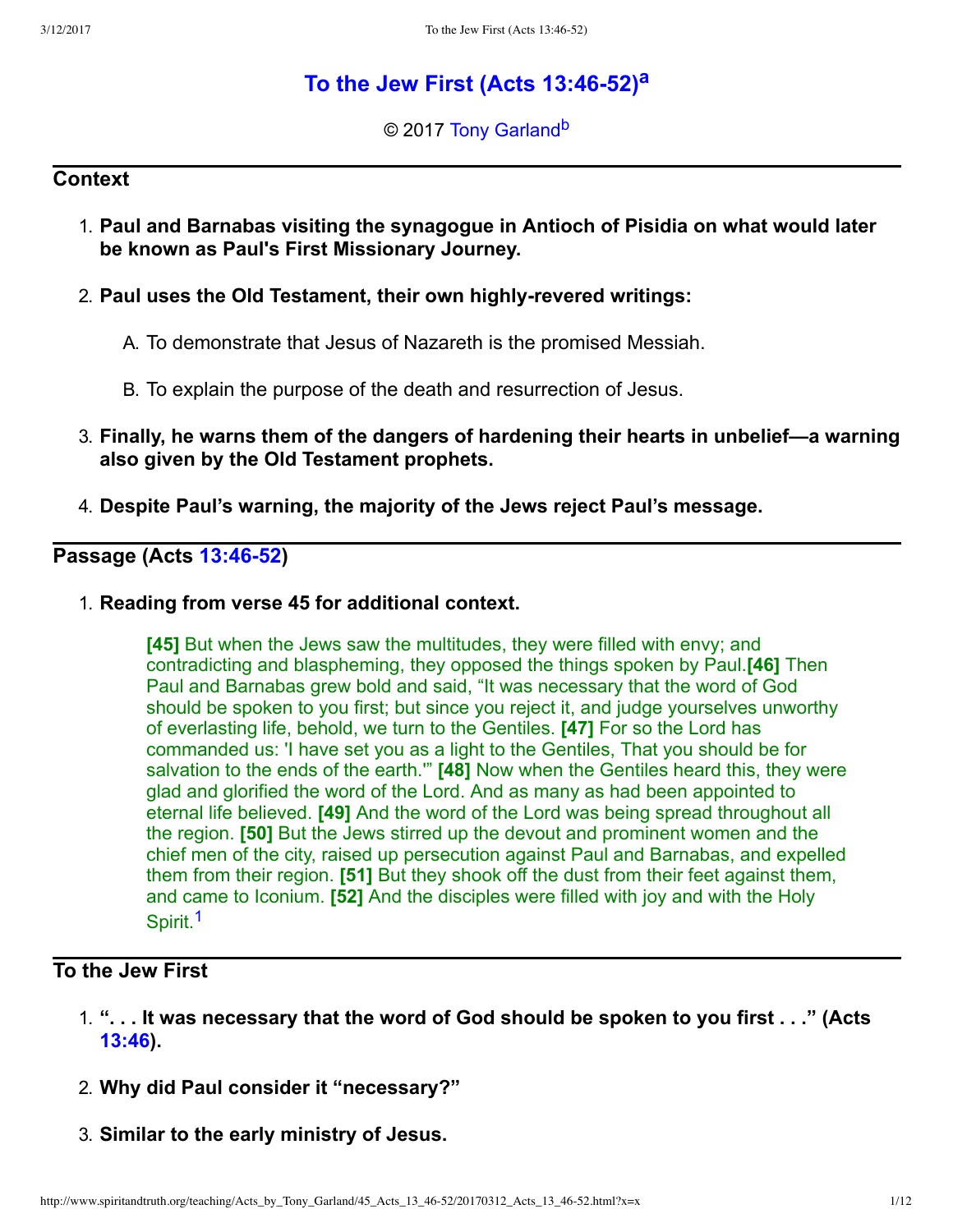- A. Puzzling and remarkable statements during the ministry of Jesus.
- B. *These twelve Jesus sent out and commanded them, saying: "Do not go into the way of the Gentiles, and do not enter a city of the Samaritans. But go rather to the lost sheep* of the house of Israel" (Mat. 10:5-6).
	- I. Jesus is making an ethnic distinction in who they are to primarily seek at that time in His ministry.
		- a. NOT Gentiles, NOT Samaritans, ONLY Jews!
		- b. Shocking!!
- C. *And behold, a woman of Canaan came from that region and cried out to Him, saying, "Have mercy on me, O Lord, Son of David! My daughter is severely demonpossessed." But He answered her not a word. And His disciples came and urged Him, saying, "Send her away, for she cries out after us." But He answered and said, "I was not sent except to the lost sheep of the house of Israel." Then she came and worshiped Him, saying, "Lord, help me!" But He answered and said, "It is not good to take the children's bread and throw [it] to the little dogs. And she said, "Yes, Lord, yet [even the little dogs eat the crumbs which fall from their masters' table."](http://www.spiritandtruth.org/bibles/nasb/b40c015.htm#Mat._C15V22)* (Mat. 15:22 27).
	- I. He seems to ignore this Canaanite woman!
	- II. He describes the Jews as "the children".
	- III. He likens Canaanites as akin to "little dogs!" (Dogs are unclean animals according to OT law.)
	- IV. Shocking!
	- V. The woman understands this distinction, persists, and her daughter is healed.
- D. How are we to understand this?
	- I. Context!
	- II. Jesus is in the process of presenting Himself to Israel as their promised King and Messiah.
	- III. Subsequently, they will reject Him as King and the exclusively-Jewish focus will shift.
		- a. *. . . they cried out, "Away with [Him], away with [Him]! Crucify Him!" Pilate said to them, "Shall I crucify your King?" The chief priests answered, "We have no king but Caesar!"* (John [19:15\)](http://www.spiritandtruth.org/bibles/nasb/b43c019.htm#John_C19V15)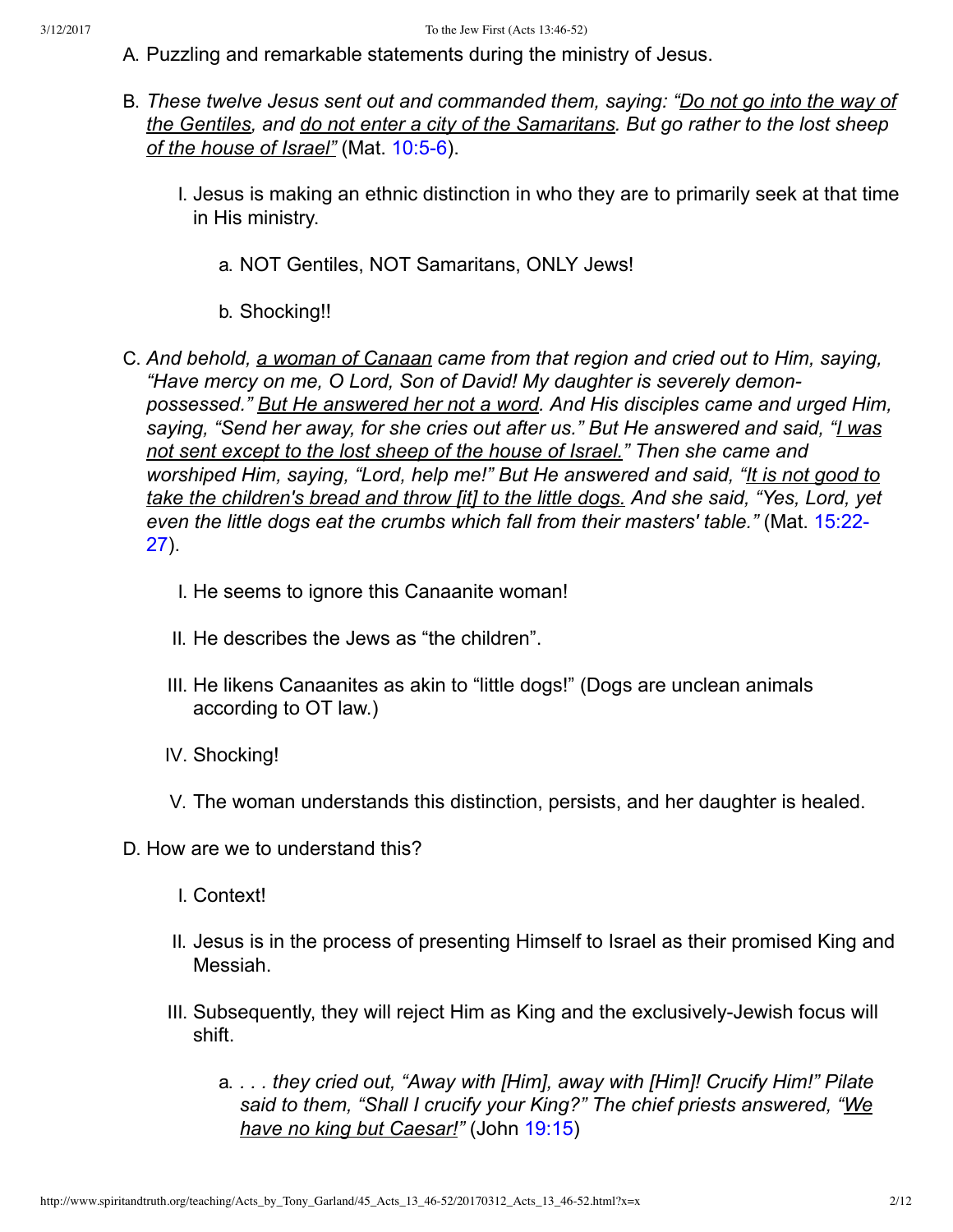E. QUESTION: does a priority in Jewish evangelism remain beyond the rejection of Jesus by His own?

### 4. **Jewish evangelistic priority after the cross.**

- A. Jesus instructions before His ascension
	- I. *But you shall receive power when the Holy Spirit has come upon you; and you shall be witnesses to Me in Jerusalem, and in all Judea and Samaria, and to the end of the earth* (Acts [1:8\)](http://www.spiritandtruth.org/bibles/nasb/b44c001.htm#Acts_C1V8).
		- a. #1 Jerusalem (center of Judaism and all things Jewish)
		- b. #2 Judea and Samaria (Samaritans who had mixed with the Jews)
		- c. #3 End of the earth (the Gentile nations worldwide)
	- II. Why beginning at Jerusalem?
- B. Peter's first evangelistic sermon on the Day of Pentecost
	- I. *"You are sons of the prophets, and of the covenant which God made with our fathers, saying to Abraham, 'And in your seed all the families of the earth shall be blessed.' To you first, God, having raised up His Servant Jesus, sent Him to bless you, in turning away every one [of you] from your iniquities"* (Acts 3:25-26).
	- II. Abrahamic Covenant has two primary aspects
		- a. God makes blessings and promises to Abraham's physical line the Jews.
		- b. God blesses all the nations (including Gentiles) through the Messiah who comes forth from Abraham's physical line.
		- c. The promises to Abraham—and the people who sprung forth from his loins —form the root out of which the other blessings flow.
- C. Paul at Antioch of Pisidia, starts at the synagogue
	- I. After the Great Commission:
		- a. Matthew *Go therefore and make disciples of all the nations, baptizing them in the name of the Father and of the Son and of the Holy Spirit* (Mat. [28:19](http://www.spiritandtruth.org/bibles/nasb/b40c028.htm#Mat._C28V19)).
		- b. Mark *And He said to them, "Go into all the world and preach the gospel to every creature"* (Mark [16:15\)](http://www.spiritandtruth.org/bibles/nasb/b41c016.htm#Mark_C16V15).
		- c. Luke *Then He said to them, "Thus it is written, and thus it was necessary for the Christ to suffer and to rise from the dead the third day, and that*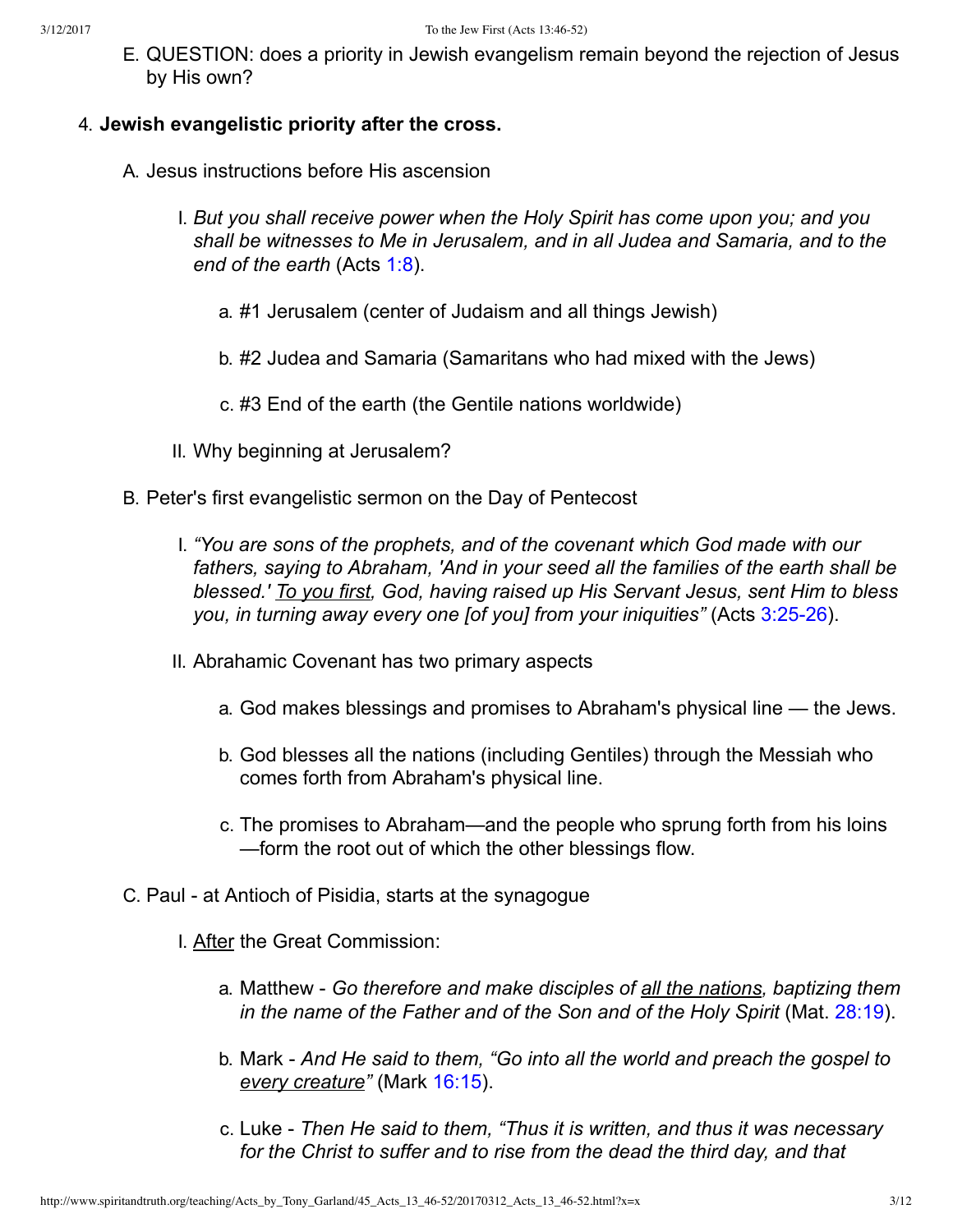3/12/2017 To the Jew First (Acts 13:46-52)

*repentance and remission of sins should be preached in His name to all* nations, beginning at Jerusalem" (Luke 24:46-47).

- i. Here we see a hint of the Jewish priority within the larger context of global evangelism: *beginning at Jerusalem.*
- ii. But the gospel had already been preached "beginning at Jerusalem" on the Day of Pentecost—more than 10 years earlier.
- II. After Paul is commissioned to go to the Gentiles:
	- a. *But the Lord said to [Ananias], "Go, for he is a chosen vessel of Mine to bear My name before Gentiles, kings, and the children of Israel"* (Acts [9:15](http://www.spiritandtruth.org/bibles/nasb/b44c009.htm#Acts_C9V15)).
		- i. Implied order: 1) Gentiles; 2) their leaders; 3) children of Israel.
	- b. Jesus directly informed Paul that his missionary focus was to include **Gentiles** 
		- i. *I will deliver you from the [Jewish] people, as well as [from] the Gentiles, to whom I now send you* (Acts [26:17\)](http://www.spiritandtruth.org/bibles/nasb/b44c026.htm#Acts_C26V17).
- D. "Stuck on synagogues!"
	- I. Iconium the very next chapter after Paul gives up on the Jews of Antioch Pisidia
		- a. Paul's first stop is the synagogue (Acts [14:1](http://www.spiritandtruth.org/bibles/nasb/b44c014.htm#Acts_C14V1))!
		- b. *Now it happened in Iconium that they went together to the synagogue of the Jews, and so spoke that a great multitude both of the Jews and of the Greeks believed* (Acts [14:1\)](http://www.spiritandtruth.org/bibles/nasb/b44c014.htm#Acts_C14V1).
		- c. What gives? I thought Paul had turned to the Gentiles?
		- d. Hint: the statement is not meant globally or categorically, but *locally*.
	- II. Thessalonica "as his custom was," Paul's first stop is the synagogue (Acts. 17:1)
		- a. *Now when they had passed through Amphipolis and Apollonia, they came to Thessalonica, where there was a synagogue of the Jews* (Acts [17:1](http://www.spiritandtruth.org/bibles/nasb/b44c017.htm#Acts_C17V1)).
	- III. Berea first stop is the synagogue (Acts  $17:10$ )
		- a. There was such Jewish opposition in Thessalonica that Paul and Silas had to sneak out under cover of darkness.
		- b. What do they do when they reach the next town, Berea?
			- i. *Then the brethren immediately sent Paul and Silas away by night to Berea. When they arrived, they went into the synagogue of the Jews* (Acts [17:10](http://www.spiritandtruth.org/bibles/nasb/b44c017.htm#Acts_C17V10))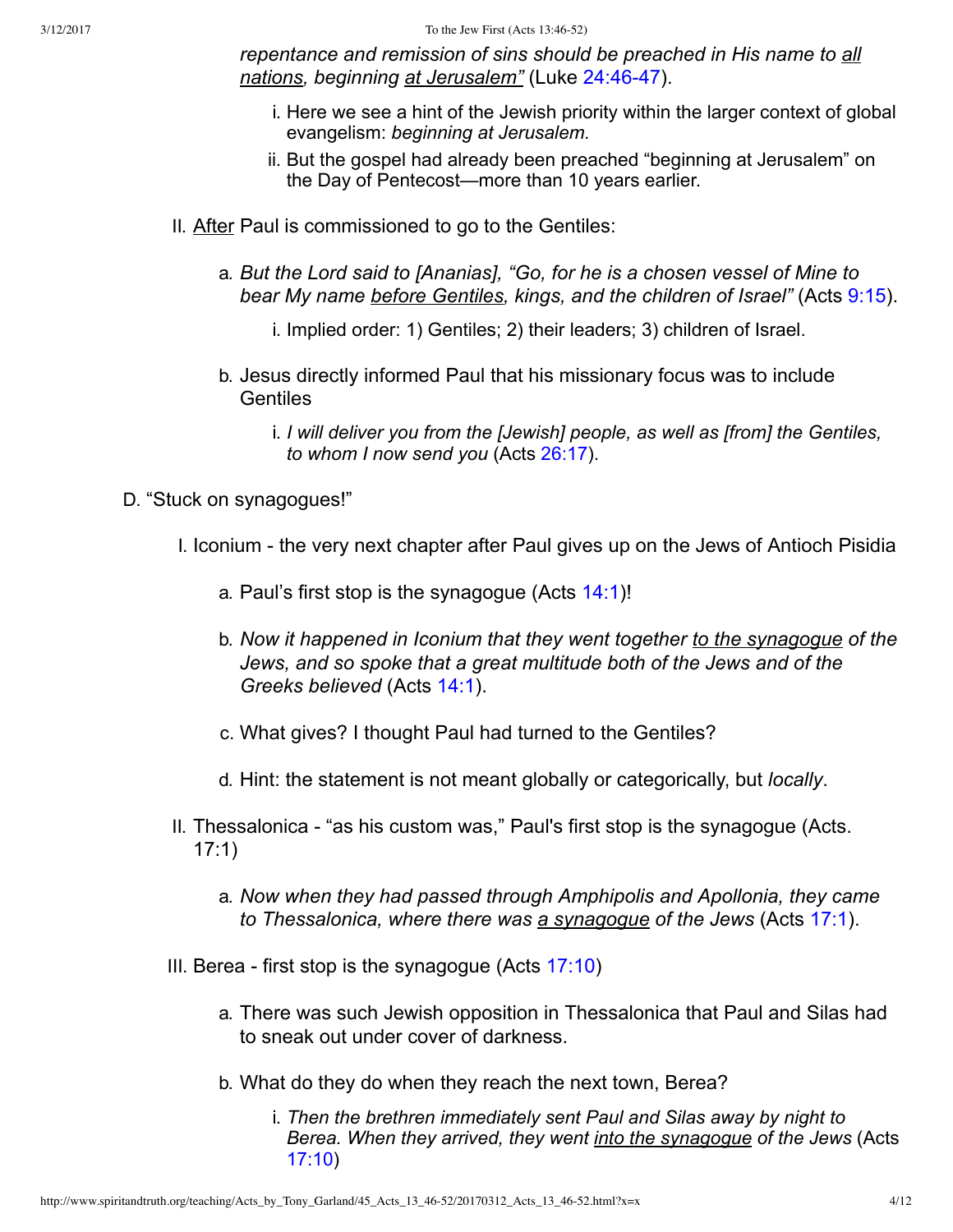- IV. Corinth first place he taught was the synagogue (Acts  $18:1-4$ )
	- a. *After these things Paul departed from Athens and went to Corinth. . . . And he reasoned in the synagogue every Sabbath, and persuaded both Jews* and Greeks (Acts 18:1-4).
- V. Ephesis first stop is the synagogue (Acts  $18:19$ )
	- a. And he came to Ephesus, and left them there; but he himself entered the synagogue and reasoned with the Jews. (Acts [18:19](http://www.spiritandtruth.org/bibles/nasb/b44c018.htm#Acts_C18V19))
- VI. Ephesus again after traveling various places, upon returning to Ephesus, Paul heads straight for the synagogue (Acts [19:8\)](http://www.spiritandtruth.org/bibles/nasb/b44c019.htm#Acts_C19V8)
	- a. *And he went into the synagogue and spoke boldly for three months, reasoning and persuading concerning the things of the kingdom of God* (Acts [19:8\)](http://www.spiritandtruth.org/bibles/nasb/b44c019.htm#Acts_C19V8).
- VII. Rome When Paul arrives at Rome, he calls for the leaders of the Jews so as to present the gospel to them  $(Acts 28:16-17)$

### 5. **Is Jewish priority forfeited beyond Acts?**

- A. Paul's declaration to Jews of Rome which closes out the book of Acts
	- I. Therefore let it be known to you [Jews] that the salvation of God has been sent to the Gentiles, and they will hear it! (Acts [28:28\)](http://www.spiritandtruth.org/bibles/nasb/b44c028.htm#Acts_C28V28)
- B. That's it: the priority of Jewish evangelism has been given up, *forfeited due to unbelief* . . . or has it?

<span id="page-4-0"></span>Today evangelism of the world must include the Jews, but the priority of the Jews has been fulfilled. [J.A. Witmer<sup>1[2](#page-10-1)</sup>

<span id="page-4-1"></span>To claim that the gospel must be preached first to the Jew throughout this dispensation, is utterly to deny God's Word that there is now no distinction between Jew and Greek either as to the fact of sin (Rom. [3:22\)](http://www.spiritandtruth.org/bibles/nasb/b45c003.htm#Rom._C3V22) or the availability of salvation (Rom. [10:12](http://www.spiritandtruth.org/bibles/nasb/b45c010.htm#Rom._C10V12)). Paul's words in Gal. [4:12](http://www.spiritandtruth.org/bibles/nasb/b48c004.htm#Gal._C4V12) are wholly meaningless if the Jews still have a special place.  $3$ 

- C. What if Acts had only 13 chapters we might reach the same conclusion. Paul makes a declaration which sounds virtually identical with the one which closes out Acts:
	- I. *Then Paul and Barnabas grew bold and said, "It was necessary that the word of God should be spoken to you first; but since you reject it, and judge yourselves unworthy of everlasting life, behold, we turn to the Gentiles"*. (Acts [13:46](http://www.spiritandtruth.org/bibles/nasb/b44c013.htm#Acts_C13V46)).
	- II. Yet, in the very next town, he goes to the synagogue first!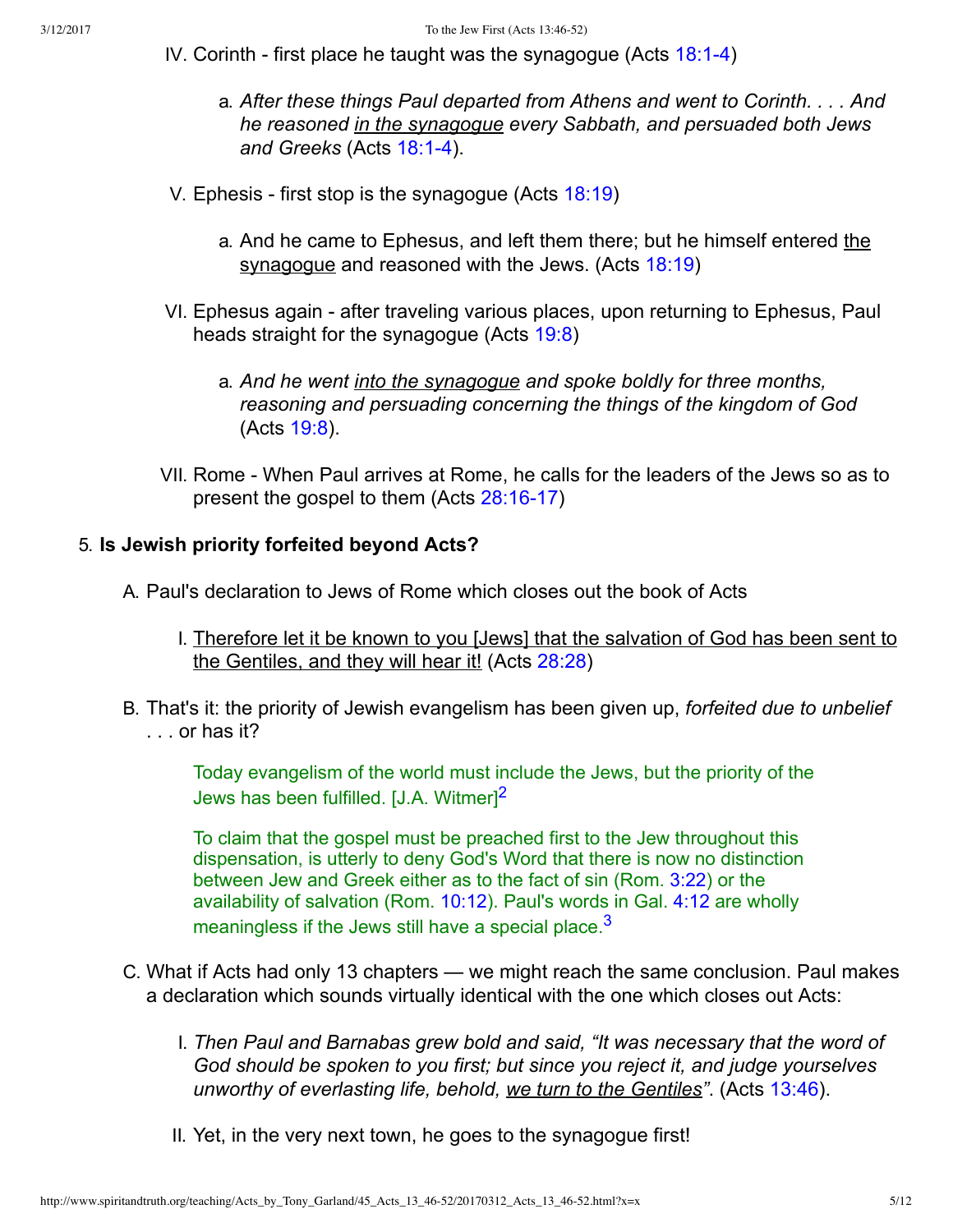- III. Similarly, while at Corinth in Acts [18](http://www.spiritandtruth.org/bibles/nasb/b44c018.htm#Acts_C18V1) there is such opposition from the Jews that Paul makes a similar statement:
	- a. *. . . Your blood [be] upon your [own] heads; I [am] clean. From now on I will go to the Gentiles.* (Acts [18:6\)](http://www.spiritandtruth.org/bibles/nasb/b44c018.htm#Acts_C18V6).
- IV. Yet, later in Acts, Paul is back focusing on synagogues and the Jews of Ephesus and Rome.
- <span id="page-5-0"></span>D. What is going on?
	- I. Similar statements are made three times within the book of Acts (Acts  $13:44-48$ ; 18:5-6; 28:25-28).
	- II. Paul's turning to the Gentiles only occurs after the Jews in a local region have heard the message and hardened their hearts.
	- III. These are not global, categorical statements that Jewish evangelism has permanently lost its emphasis.<sup>[5](#page-10-3)</sup>
	- IV. Throughout all three of Paul's missionary journeys
		- a. Throughout the book of Acts—all the way to its close, in A.D. 57-58, Paul continues this emphasis *to the Jew first.*
		- b. That would be a quarter of a century beyond the Day of Pentecost, the "beginning at Jerusalem" (Acts  $1:8$ ), and far afield from Judea.
		- c. Not just an initial, regional priority WHY?

# **Why a continued Jewish priority?**

### 1. **Paul's understanding**

- A. *For I am not ashamed of the gospel of Christ, for it is the power of God to salvation for everyone who believes, for the Jew first and also for the Greek* (Rom. [1:16](http://www.spiritandtruth.org/bibles/nasb/b45c001.htm#Rom._C1V16))
	- I. First in preeminence based on covenant relationship
		- a. *For I could wish that I myself were accursed from Christ for my brethren, my countrymen according to the flesh, who are Israelites, to whom [pertain] the adoption, the glory, the covenants, the giving of the law, the service [of God], and the promises; of whom [are] the fathers and from whom, according to the flesh, Christ [came], who is over all, [the] eternally blessed God. Amen* (Rom. 9:3-5).
			- i. The Jews played the central role in plan of God leading up to the New Testament
				- The adoption as a special nation, chosen for God's purposes.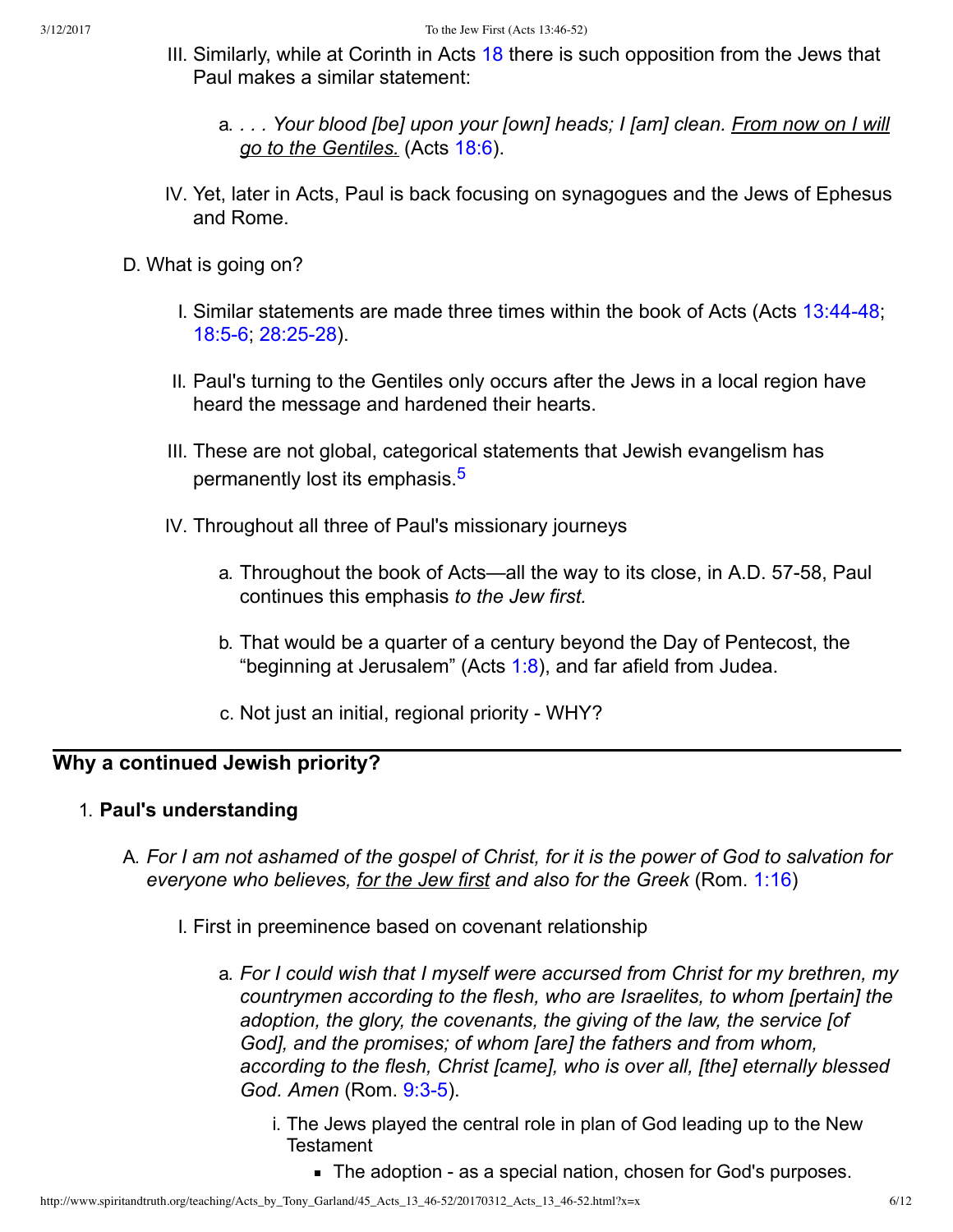- The glory God's localized manifestation was in their midst.
- $\blacksquare$  The giving of the law not just the Ten Commandments, but the Bible.
- The service of God via the tabernacle and temple wherein He dwelt in their midst.
- $\blacksquare$  The promises various covenants.
- $\blacksquare$  The fathers the individuals to whom the promises and covenants were made.
- <span id="page-6-0"></span> $\blacksquare$  Christ - Mary, the mother of Jesus, was a Jewess.
- b. John Calvin

nor does he thrust the Jews from their own eminence and dignity, since they were the first partakers of God's promise and calling. He then reserves for them their prerogative; $6$ 

c. Albert Barnes

<span id="page-6-1"></span>Not that the gospel was any more adapted to Jews than to others; but to them had been committed the oracles of God; the Messiah had come through them; they had had the law, the temple, and the service of God, and it was natural that the gospel should be proclaimed to them before it was to the Gentiles.<sup>[7](#page-10-5)</sup>

- d. As Jesus told the Samaritan woman at the well, "salvation is of the Jews" (John [4:22](http://www.spiritandtruth.org/bibles/nasb/b43c004.htm#John_C4V22)).
- e. If the means of salvation has its origin within a chosen ethnic group, then why wouldn't God have a great desire to see that same ethnic group benefit from that which He initially entrusted to their care?
- B. Concerning the righteous judgment of God
	- **I. Romans 2:5-11**

<span id="page-6-2"></span>. . . who "will render to each one according to his deeds" : eternal life to those who by patient continuance in doing good seek for glory, honor, and immortality; but to those who are self-seeking and do not obey the truth, but obey unrighteousness—indignation and wrath, tribulation and anguish, on every soul of man who does evil, of the Jew first and also of the Greek; but glory, honor, and peace to everyone who works what is good, to the Jew first and also to the Greek. For there is no partiality with God. $8$ 

- II. Not a matter of preference, *there is no partiality with God*
- III. First in need, first in judgment
	- a. Adam Clarke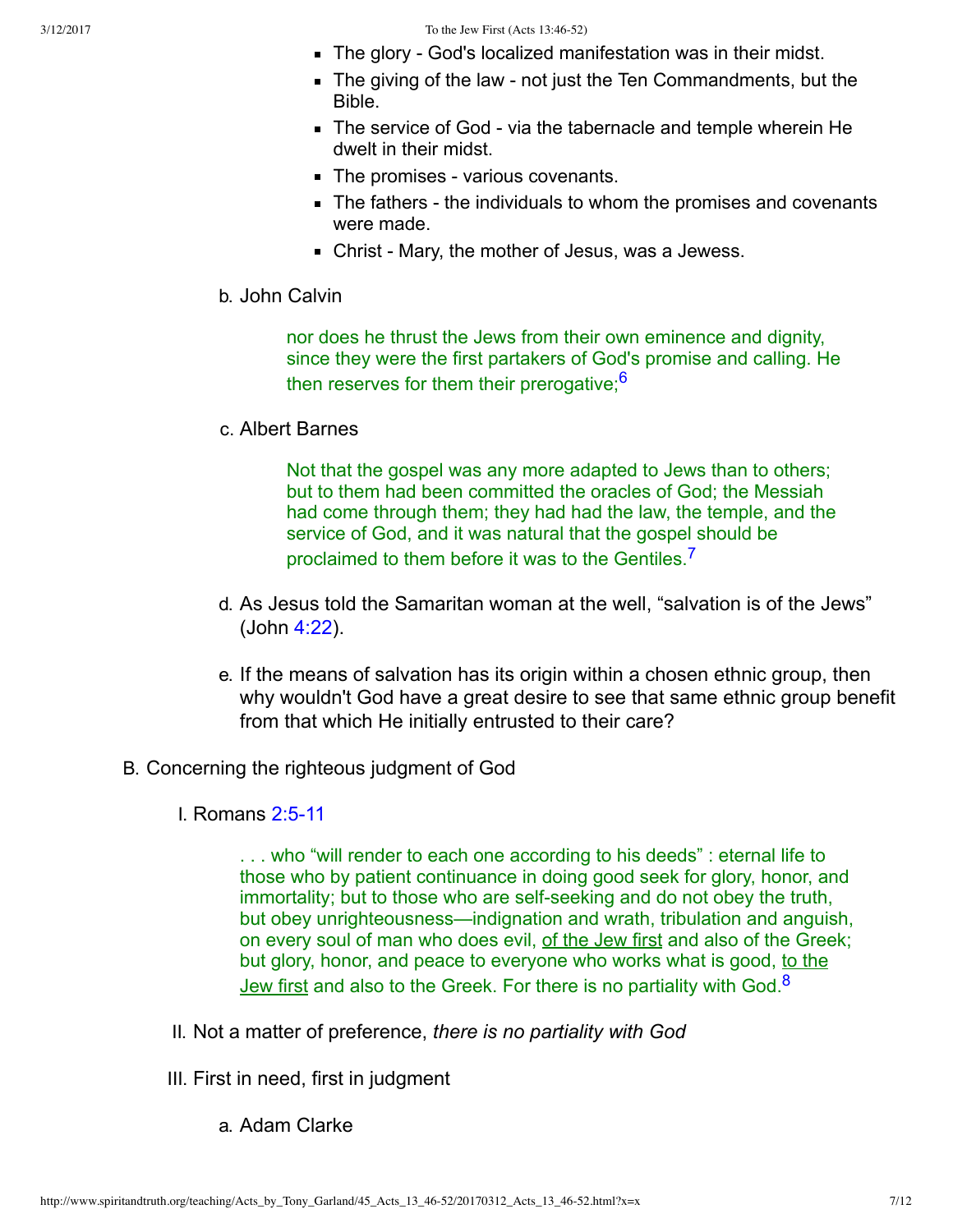<span id="page-7-0"></span>To the Jew first - Not only the Jews have the first offer of this Gospel, but they have the greatest need of it; being so deeply fallen, and having sinned against such glorious privileges, they are much more culpable than the Gentiles, who never had the light of a Divine revelation [9](#page-10-7)

- b. Here we see the flip side of the glory of having been powerfully used by God.
	- i. As Jesus explained, *. . . For everyone to whom much is given, from him much will be required; and to whom much has been committed, of him they will ask the more* (Luke [12:48\)](http://www.spiritandtruth.org/bibles/nasb/b42c012.htm#Luke_C12V48).
	- ii. Much had been given to the Jews.
	- iii. Of all people, they *should* have been better prepared to respond to Jesus, their Messiah.
	- iv. Having the greater revelation, Jews who reject will also bear greater responsibility.

## 2. **Jewish Aspects of the Second Coming**

A. What was Jesus doing in the narrowed focus upon Israel at His First Coming?

- I. Making a good-faith offer of the promised kingdom.
- II. In crucifying their King, the kingdom was delayed.
- III. The disciples understood this to be the case, even after the crucifixion and resurrection of the King.
	- a. Their expectation, *. . . Lord, will You at this time restore the kingdom to Israel?* (Acts [1:6](http://www.spiritandtruth.org/bibles/nasb/b44c001.htm#Acts_C1V6))
	- b. Jesus' response, *. . . It is not for you to know times or seasons which the Father has put in His own authority* (Acts [1:7](http://www.spiritandtruth.org/bibles/nasb/b44c001.htm#Acts_C1V7)).
- B. What can we conclude: there is unfinished business concerning the kingdom in relation to Israel.
- <span id="page-7-1"></span>C. Jewish evangelism remains a priority
	- I. Jesus hinted that the evangelism of the Jews will be an ongoing task which continues throughout this age.
		- a. *When they persecute you in this city, flee to another. For assuredly, I say to you, you will not have gone through the cities of Israel before the Son of Man comes* (Mat. [10:23](http://www.spiritandtruth.org/bibles/nasb/b40c010.htm#Mat._C10V23)).
			- i. From **τελέω** [*teleō*], "bring to an end, finish, complete"<sup>[10](#page-10-8)</sup>
			- ii. You will "by no means finish" the cities.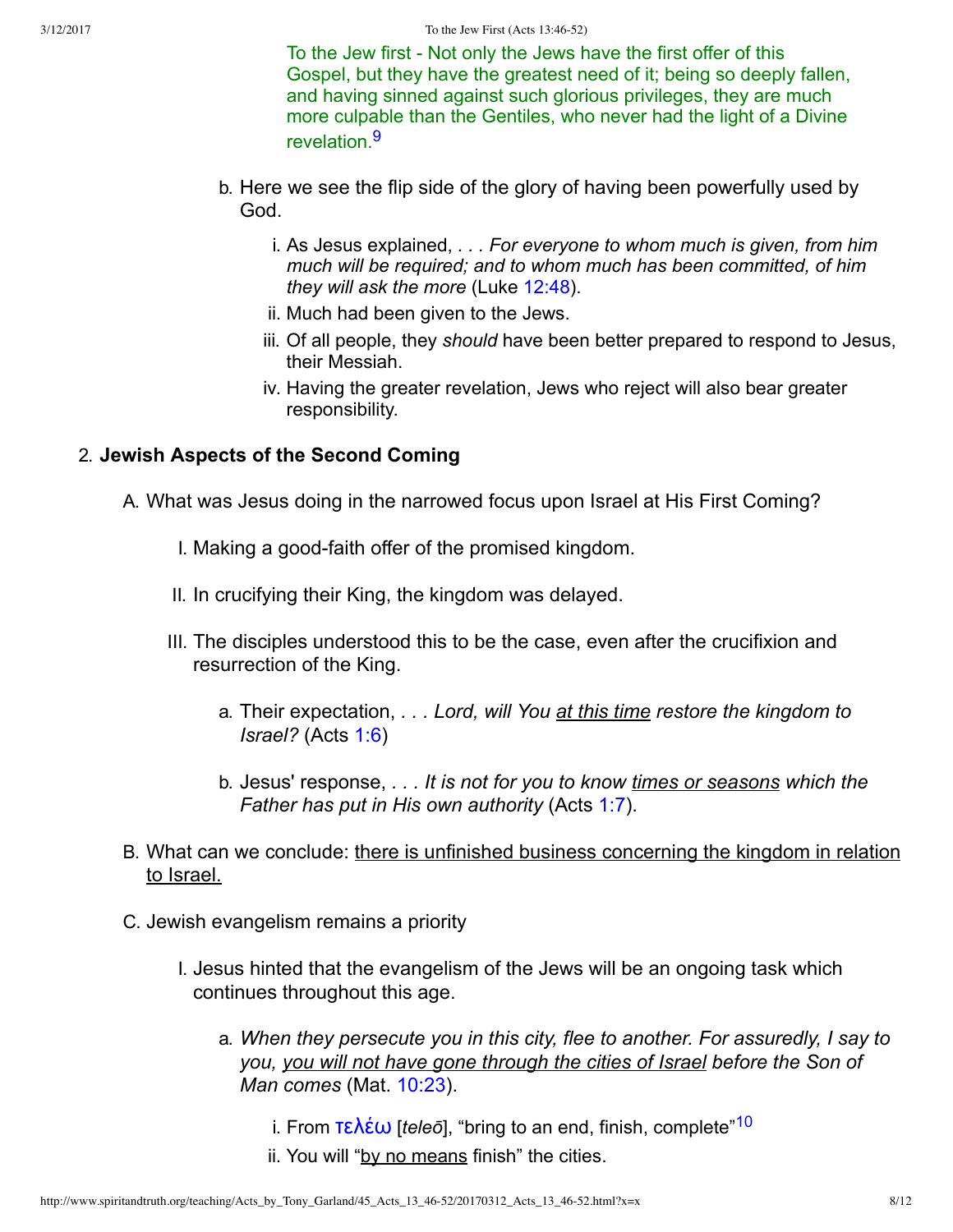- Double negative, emphasis, **ou un** [*ou mē*]
- **"** "gone through" is implied
- II. God's time-table includes the future conversion of the Jews.
	- a. Partial, temporary blindness

<span id="page-8-0"></span>. . . blindness in part has happened to Israel until the fullness of the Gentiles has come in. And so all Israel will be saved, as it is written: "The Deliverer will come out of Zion, And He will turn away ungodliness from Jacob;"<sup>[11](#page-10-9)</sup>

- b. Valley of the Dead Bones, Ezekiel [37,](http://www.spiritandtruth.org/bibles/nasb/b26c037.htm#Eze._C37V1) *For if their being cast away [is] the reconciling of the world, what [will] their acceptance [be] but life from the dead?* (Rom. [11:15](http://www.spiritandtruth.org/bibles/nasb/b45c011.htm#Rom._C11V15))
- D. Is there a Jewish element critical to His Second Coming?
	- I. A Jewish precondition for the return of Jesus?
		- a. Jesus Himself set the precondition

<span id="page-8-1"></span>O Jerusalem, Jerusalem, the one who kills the prophets and stones those who are sent to her! How often I wanted to gather your children together, as a hen gathers her chicks under [her] wings, but you were not willing! See! Your house is left to you desolate; for I say to you, you shall see Me no more till you say, 'Blessed [is] He who comes in the name of the LORD!<sup>[12](#page-10-10)</sup>

- b. Figure of speech: Jerusalem is put for the Jewish people living therein.
- c. Blessed [is] He who comes the very thing the crowds had proclaimed when He presented Himself as king riding in on the foal of a donkey fulfilling the prediction of Zec. [9:9,](http://www.spiritandtruth.org/bibles/nasb/b38c009.htm#Zec._C9V9) as recorded in Matthew [21:9.](http://www.spiritandtruth.org/bibles/nasb/b40c021.htm#Mat._C21V9)
	- i. *. . . Behold, your King is coming to you; He [is] just and having salvation, Lowly and riding on a donkey, A colt, the foal of a donkey* (Zec. [9:9\)](http://www.spiritandtruth.org/bibles/nasb/b38c009.htm#Zec._C9V9).h w
- d. Until Jews living in Jerusalem call for His return, the earth will not see Him again. Period.
- e. So just how important is Jewish evangelism, anyway?!
- II. Jewish aspects of Revelation
	- a. This also explains the Jewish aspects of the Book of Revelation which so many are puzzled by or refuse to accept at face value.
		- i. 144,000 Jewish witnesses (Rev. [7;](http://www.spiritandtruth.org/bibles/nasb/b66c007.htm#Rev._C7V1) [14\)](http://www.spiritandtruth.org/bibles/nasb/b66c014.htm#Rev._C14V1).
		- ii. A rebuilt temple in Jerusalem (Rev. [11\)](http://www.spiritandtruth.org/bibles/nasb/b66c011.htm#Rev._C11V1).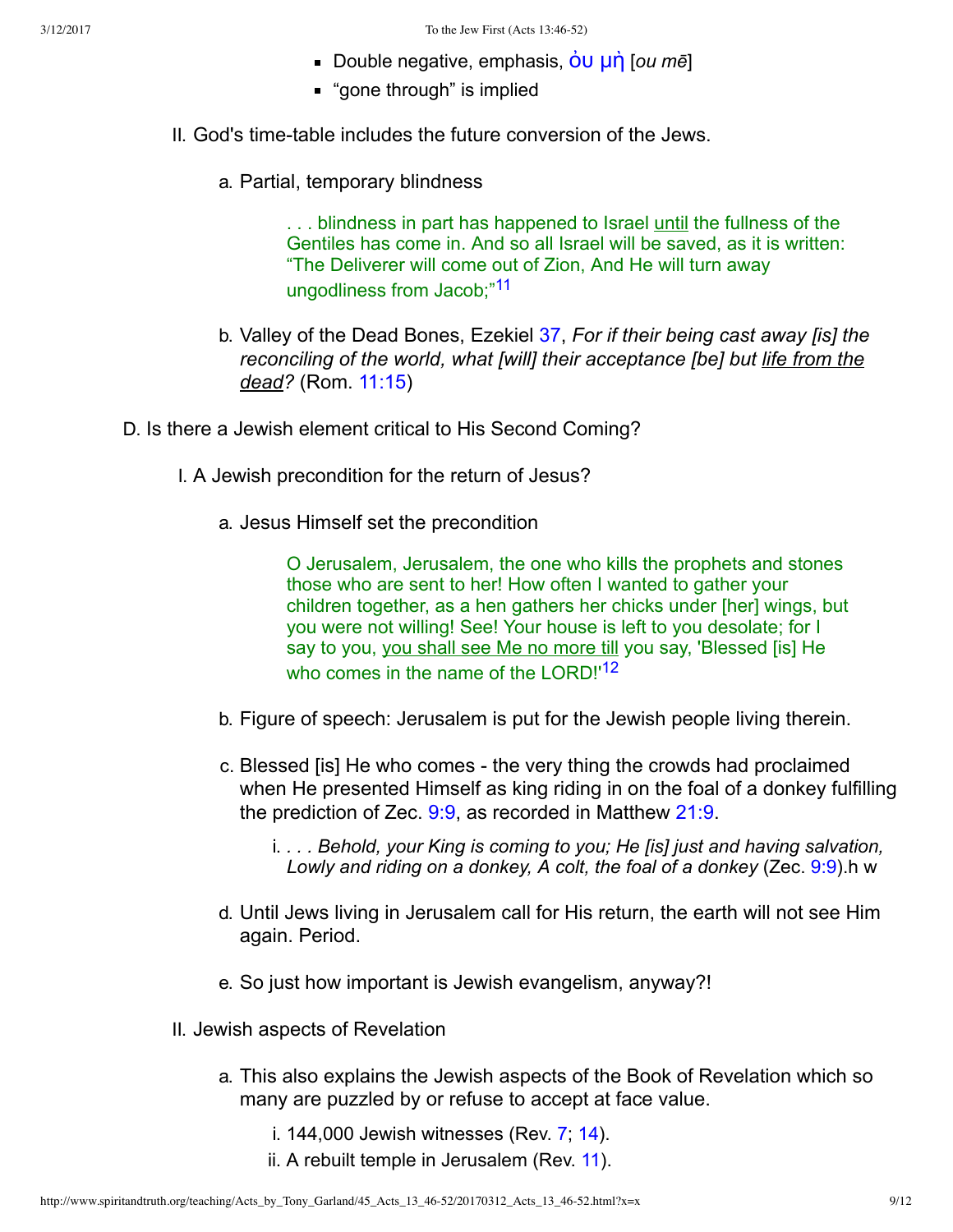- iii. Two Jewish prophets who minister in Jerusalem (Rev. [11](http://www.spiritandtruth.org/bibles/nasb/b66c011.htm#Rev._C11V1)).
- iv. A large number of those in Jerusalem, presumably Jews, come to faith (Rev. [11:13](http://www.spiritandtruth.org/bibles/nasb/b66c011.htm#Rev._C11V13)).
- b. These Jewish aspects are also mentioned by Jesus in Matthew [24](http://www.spiritandtruth.org/bibles/nasb/b40c024.htm#Mat._C24V1) concerning the same time period to come.
	- i. The sign of the "abomination of desolation" which appears to occur at the midpoint of the tribulation (Mat. [24:15](http://www.spiritandtruth.org/bibles/nasb/b40c024.htm#Mat._C24V15))
		- **Those in** *Judea* are to flee, as recorded in Revelation [12](http://www.spiritandtruth.org/bibles/nasb/b66c012.htm#Rev._C12V1) (Rev. [12:6](http://www.spiritandtruth.org/bibles/nasb/b66c012.htm#Rev._C12V6),[14](http://www.spiritandtruth.org/bibles/nasb/b66c012.htm#Rev._C12V14)).
		- Pray that it not be on the Sabbath (Mat.  $24:20$ ).
	- ii. A unique and very dangerous time for the Jews which Jeremiah referred to as *the time of Jacob's trouble* (Jer. [30:7\)](http://www.spiritandtruth.org/bibles/nasb/b24c030.htm#Jer._C30V7).
- III. God has unfinished business with the Jews, to rectify the disastrous result of the rejection of her Messiah at His first coming.

# **Summary**

- <span id="page-9-0"></span>1. **The Church must continue with the daunting task and unfinished business of evangelizing the Jews which entails numerous challenges:**
	- A. Almost half of today's Jews have rejected faith in any form: embracing secularism or atheism.<sup>[13](#page-10-11)</sup>
	- B. The majority of religious Jews associate themselves with Judaism, which denies the concept of original sin and embraces the notion of works-based salvation.
	- C. Since the Bible is considered to be "their book," we have the unenviable task of trying to convince them Christians understand it better than they do.
	- D. Then there's the "Shoah" [destruction] or Holocaust:
		- I. How could there possibly be an all-powerful good God if the Holocaust was allowed to happen?
		- II. How could He possibly be the God of Israel, the God of the Jews?
	- E. Apart from God's Holy Spirit, how could we possibly reach them on behalf of their own Messiah?
- 2. **The Jews have stumbled, but have not fallen . . . they are down, but not out**
	- A. *I say then, have they stumbled that they should fall? Certainly not! But through their fall, to provoke them to jealousy, salvation [has come] to the Gentiles. Now if their fall [is] riches for the world, and their failure riches for the Gentiles, how much more their fullness!* (Rom. 11:11-12)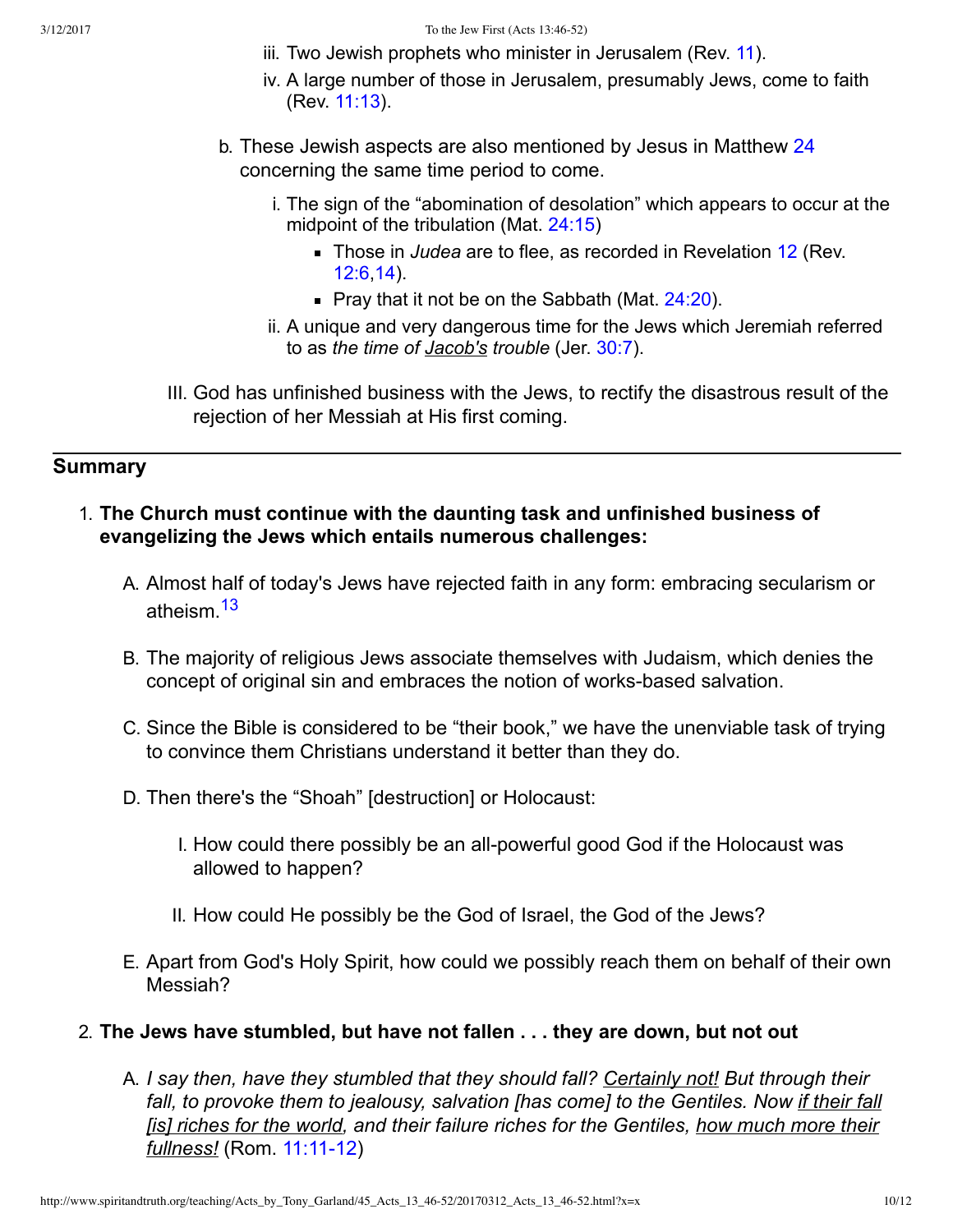3/12/2017 To the Jew First (Acts 13:46-52)



<span id="page-10-23"></span><span id="page-10-22"></span><span id="page-10-15"></span>[SpiritAndTruth.org Scan Code](http://www.spiritandtruth.org/)<sup>[c](#page-11-2)</sup>

#### Endnotes:

- <span id="page-10-0"></span>[1.](#page-0-0) [NKJV,](#page-10-12) Acts 13:46-52
- <span id="page-10-1"></span>[2.](#page-4-0) Ref-0038, 2:441
- <span id="page-10-2"></span>[3.](#page-4-1) [RVBV](#page-10-14), Rom. [1:16](http://www.spiritandtruth.org/bibles/nasb/b45c001.htm#Rom._C1V16)
- <span id="page-10-17"></span>[4.](#page-10-15) Ref-1217, Arnold Fruchtenbaum, 103-104
- <span id="page-10-3"></span>[5.](#page-5-0) "Although the Scriptures are very clear about this procedure, it is nevertheless denied by many. A major argument used to refute this doctrine is based on Acts [28:2528.](http://www.spiritandtruth.org/bibles/nasb/b44c028.htm#Acts_C28V25) Because of these concluding words and Paul's declaration that the gospel will now go to the Gentiles, the passage is taken to mean that the gospel is no longer to the Jew first and that God has now changed His program of evangelism, superseding Rom. [1:16,](http://www.spiritandtruth.org/bibles/nasb/b45c001.htm#Rom._C1V16) which was written before the Book of Acts. . . . The true meaning is to be found by comparing this passage with two other passages where these words had been spoken before: Acts [13:4448](http://www.spiritandtruth.org/bibles/nasb/b44c013.htm#Acts_C13V44) and Acts [18:56](http://www.spiritandtruth.org/bibles/nasb/b44c018.htm#Acts_C18V5). The true interpretation of Acts [28:2528](http://www.spiritandtruth.org/bibles/nasb/b44c028.htm#Acts_C28V25) is to be seen in these two passages, which indicate a local change and not an overall change in the program of evangelism. . . . There is no shift in the procedure of presenting the gospel. Acts [28](http://www.spiritandtruth.org/bibles/nasb/b44c028.htm#Acts_C28V1) is only a continuation of a procedure already in progress of presenting the gospel to the Jews first and then turning to the Gentiles."<sup>[4](#page-10-17)</sup>
- <span id="page-10-4"></span>[6.](#page-6-0) Ref-0696, Rom. [1:16](http://www.spiritandtruth.org/bibles/nasb/b45c001.htm#Rom._C1V16)
- <span id="page-10-5"></span>[7.](#page-6-1) Ref-0974, Rom. [1:16](http://www.spiritandtruth.org/bibles/nasb/b45c001.htm#Rom._C1V16)
- <span id="page-10-6"></span>[8.](#page-6-2) [NKJV,](#page-10-12) Romans 2:5-11
- <span id="page-10-7"></span>[9.](#page-7-0) Ref-1330, Rom. [1:16](http://www.spiritandtruth.org/bibles/nasb/b45c001.htm#Rom._C1V16)
- <span id="page-10-8"></span>[10.](#page-7-1) Ref-0334, 810
- <span id="page-10-9"></span>[11.](#page-8-0) [NKJV,](#page-10-12) Rom. 11:25-26
- <span id="page-10-10"></span>[12.](#page-8-1) [NKJV,](#page-10-12) Matthew 23:37-39
- <span id="page-10-11"></span>[13.](#page-9-0) "According to opinion polls, half of all Israeli Jews consider themselves secular." — [Demographics of Judaism](https://berkleycenter.georgetown.edu/essays/demographics-of-judaism)<sup>[d](#page-11-3)</sup>

#### Sources:

- <span id="page-10-12"></span>**NKJV** Unless indicated otherwise, all Scripture references are from the *New King James Version*, copyright © 1982 by Thomas Nelson, Inc. Used by permission. All rights reserved.
- <span id="page-10-14"></span>**RVBV** William R. Newell, *Romans: Verse by Verse*
- <span id="page-10-13"></span>**Ref-**John Walvoord and Roy. B. Zuck, *The Bible Knowledge Commentary* (Wheaton, IL: SP Publications, 1983).
- **0038**
- <span id="page-10-21"></span>**Ref-0334** See . Arndt, W., Gingrich, F. W., Danker, F. W., & Bauer, W. (1996, c1979). A Greek-English lexicon of the New Testament and other early Christian literature : A translation and adaption of the fourth revised and augmented edition of Walter Bauer's Griechisch-deutsches Worterbuch zu den Schrift en des Neuen Testaments und der ubrigen urchristlichen Literatur. Chicago: University of Chicago Press.
- <span id="page-10-18"></span>**Ref-0696** J. Calvin *Calvin's Commentaries* (Albany, OR: Ages Software, 1998).
- <span id="page-10-19"></span>**Ref-0974** Barnes, *Barnes' Notes on the New Testament* (n.p.: Word Search Corporation, 2007).
- <span id="page-10-24"></span><span id="page-10-16"></span>**Ref-1217** Christopher Cone, ed., *Practical Aspects of Pastoral Authority*, 1st ed. (Fort Worth, TX: Tyndale Seminary Press, 2009). ISBN:978-0-9814791-5-6<sup>[e](#page-11-4)</sup>.
- <span id="page-10-20"></span>**Ref-1330** Adam Clarke, *Adam Clarke's Commentary on the Bible* (n.p.: n.p., 1826).